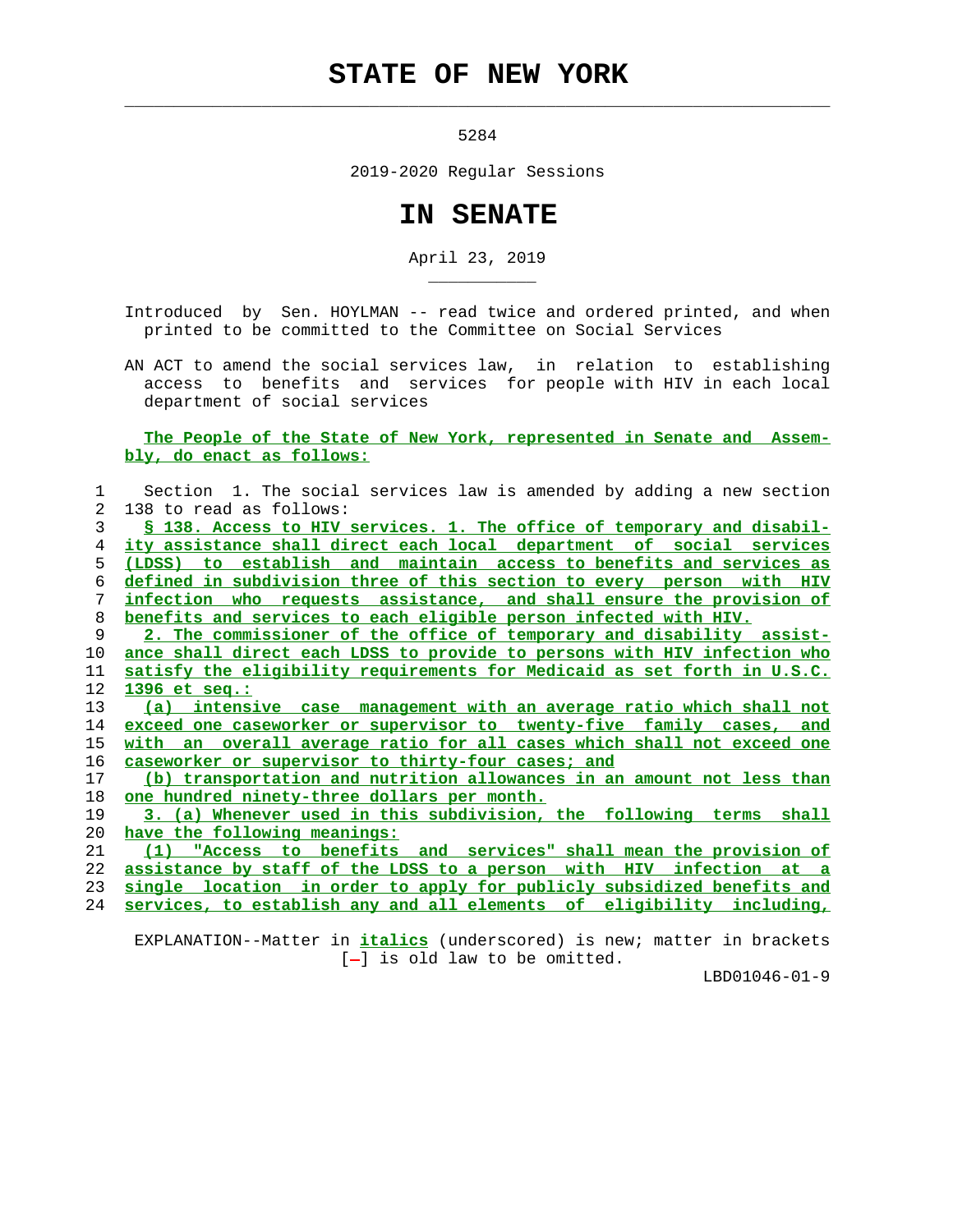S. 5284 2

**but not limited to, assistance provided at a field office of the LDSS, at the home of the applicant or recipient, at a hospital where such applicant or recipient is a patient or at another location in assembling such documentation as may be necessary to establish any and all elements of eligibility and to maintain such eligibility; (2) "Eligible person" shall mean a person who satisfies the eligibil- ity requirements established pursuant to applicable local, state or federal statute, law, rule or regulation for the benefits and services set forth in paragraph (b) of this subdivision or for any other benefits and services deemed appropriate by the commissioner; (3) "Medically appropriate transitional and permanent housing" shall mean housing which is suitable for persons with HIV infection, and if necessary, accessible to persons with disabilities. Such housing shall include, but not be limited to, individual refrigerated food and medi- cine storage and adequate bathroom facilities which shall, at a minimum, provide an effective locking mechanism and any other such measures as are necessary to ensure privacy; (4) "Person with HIV infection" shall mean a person who has received a medical determination that he or she is infected with HIV; and (5) "Commissioner" shall mean the commissioner of the office of tempo-**

**rary and disability assistance.**

**(b) The office of temporary and disability assistance shall provide, or the commissioner shall direct LDSSs to provide access to benefits and services to every eligible person with HIV infection who requests assistance, and shall ensure the provision of benefits and services to eligible persons with HIV infection. Any eligible person shall receive only those benefits and services for which such person qualifies in accordance with the applicable eligibility standards established pursu- ant to local, state or federal statute, law, rule or regulation. Such benefits and services shall include, but not be limited to: medically appropriate transitional and permanent housing; Medicaid, as set forth in 42 U.S.C. 1396 et seq. and other health-related services; long term care services provided by a certified home health agency, long term home health care program or AIDS home care program authorized pursuant to article thirty-six of the public health law; personal care services pursuant to this article; homemaker services as defined in subdivision six of section thirty-six hundred two of the public health law; supple- mental nutrition assistance program benefits in accordance with section ninety-five of this chapter; transportation and nutrition allowances as required by subdivision two of this section; preventative services, including rent subsidies, in accordance with section four hundred nine-a of this chapter; financial benefits; and intensive case management as required by subdivision two of this section. The commissioner shall have the authority to direct each LDSS to provide access to additional bene- fits and services and ensure the provision of such additional benefits and services whenever deemed appropriate. The requirements with respect to such access to and eligibility for benefits and services shall not be more restrictive than those requirements mandated by state or federal statute, law, rule or regulation. Within thirty days of the effective date of this section, the commissioner shall establish criteria pursuant to which an applicant shall be entitled to a home or hospital visit for the purpose of establishing eligibility and applying for benefits and services. (c)(1) Upon written or oral application or submission of documents**

**required to establish eligibility for benefits and services by a person with HIV infection, such person shall immediately be provided with a**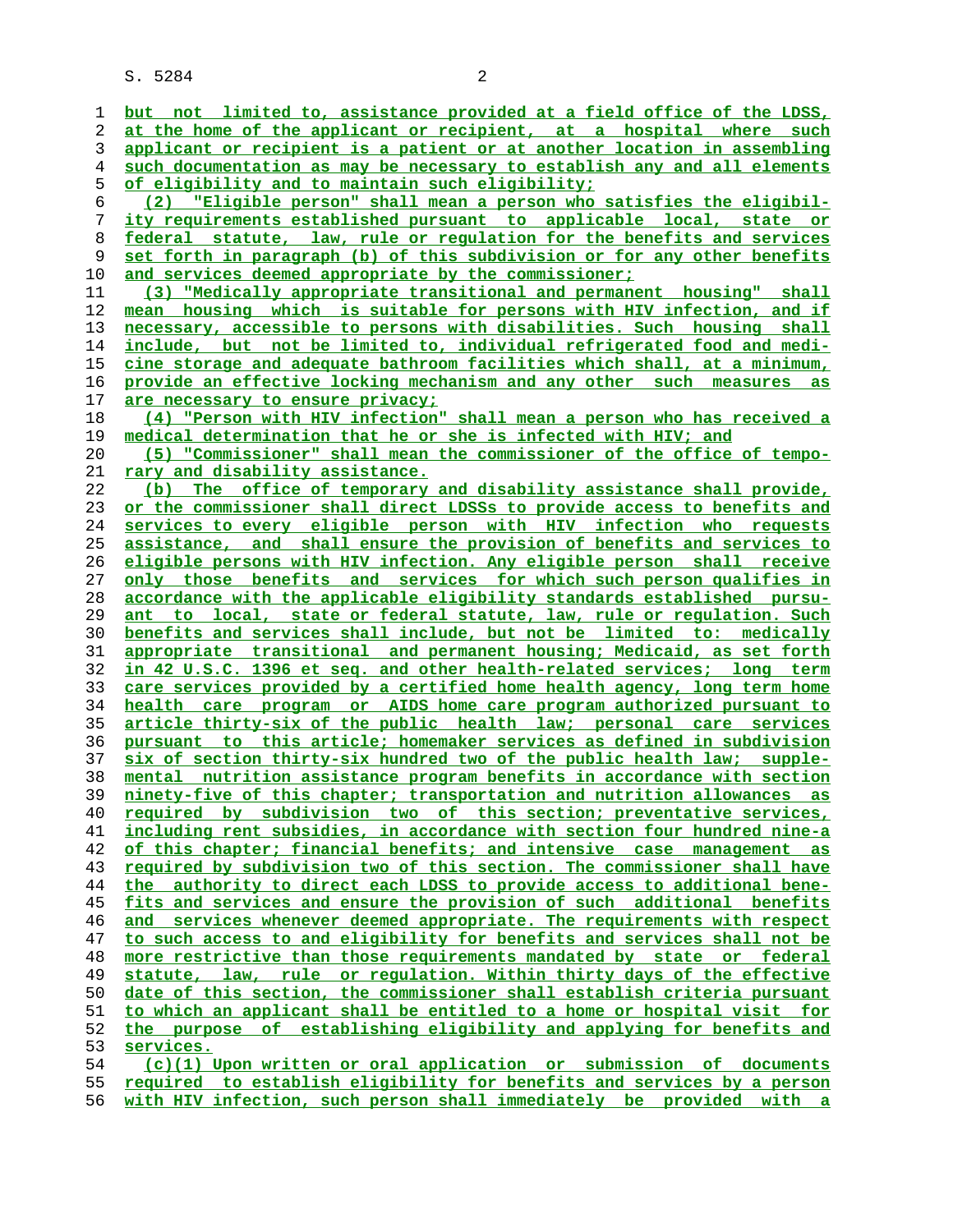S. 5284 3

**receipt which shall include, but not be limited to, the date, a description of the information received, and a statement as to whether any application for such benefits and services is complete or incom- plete, and if incomplete, such receipt shall identify any information or documents needed in order for the application to be deemed complete. (2) Where no statute, law, rule or regulation provides a time period within which a benefit or service shall be provided to an eligible person who requests such a benefit or service, such benefit or service shall be provided no later than twenty business days following submission of all information or documentation required to determine eligibility. (d) Where a person with HIV infection who applies for benefits and services, or access to benefits and services, indicates that one or more minor children reside with him or her or are in his or her care or custody, such person shall be given information and program referrals on child care options and custody planning, including the availability of standby guardianship pursuant to section seventeen hundred twenty-six of the surrogate's court procedure act and referral to legal assistance programs. (e) Recertification of eligibility, as required by any state or feder- al law, statute, rule or regulation shall be conducted no more frequent- ly than mandated by such statute, law, rule or regulation. (f) Eligibility for benefits and services for persons with HIV infection may not be terminated except where the recipient is determined to no longer satisfy eligibility requirements, is deceased, or upon certification by the LDSS that the recipient cannot be located to verify his or her continued eligibility for benefits and services. In the latter circumstance, the LDSS shall conduct a reasonable good faith search for at least a ninety day period to locate the recipient, includ- ing sending written notice by certified mail, return receipt requested, to the last known address of such recipient, requiring the recipient to contact the LDSS within ten days. (g) Not later than sixty days from the effective date of this section, the commissioner shall direct each LDSS to prepare a draft policy and procedures manual for LDSS staff. Such policy and procedures manual shall include, but not be limited to, strict guidelines on maintaining the confidentiality of the identity of and information relating to all applicants and recipients, instructional materials relating to the medical and psychological needs of persons with HIV infection, applica- tion procedures, eligibility standards, mandated time periods for the provision of each benefit and service available to applicants and recip- ients and advocacy resources available to persons with HIV infection. Such lists of advocacy resources shall be updated semi-annually. Within thirty days following the preparation of such draft policy and proce- dures manual and prior to the preparation of a final policy and proce- dures manual, the LDSS shall distribute such draft policy and procedures manual to all social services agencies and organizations that contract with the LDSS to provide HIV-related services and to all others whom the LDSS deems appropriate, and hold no fewer than one noticed public hear- ing at a site accessible to the disabled, at which advocates, services providers, persons with HIV infection, and any other member of the public shall be given an opportunity to comment on such draft policy and procedures manual. Each LDSS shall prepare a final policy and procedures manual within thirty days after the conclusion of such hearing and shall thereafter review and where appropriate, revise such policy and proce- dures manual on an annual basis. Each LDSS shall provide for semi-annual**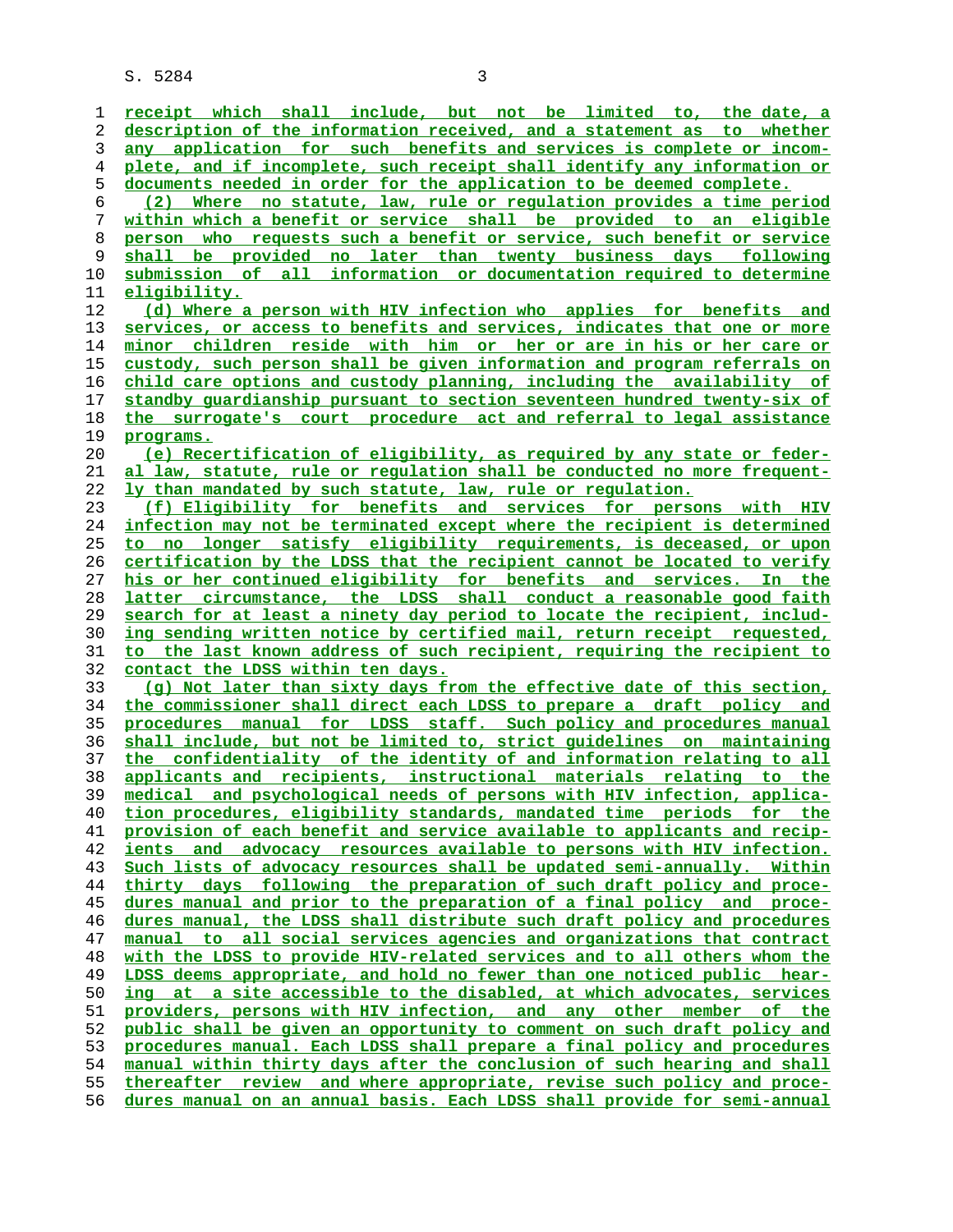**training, using such policy and procedures manual, for all division staff. (h) Not later than sixty days from the effective date of this section, each LDSS shall publish a proposed rule establishing a bill of rights for persons with HIV infection. Such draft bill of rights shall include, but not be limited to, an explanation of the benefits and services for which persons with HIV infection may be eligible; timetables within which such benefits and services shall be provided to eligible persons; an explanation of an applicant's and recipient's right to examine his or her file and the procedure for disputing any information contained ther- ein; an explanation of an applicant's and recipient's right to a home or hospital visit for the purpose of applying for or maintaining benefits or services; an explanation of the process for requesting an LDSS conference or fair hearing in accordance with section twenty-two of this chapter; and a summary of the rights and remedies for the redress of discrimination. Within sixty days following the publication of such proposed rule, and prior to the publication of a final rule, each LDSS shall hold no fewer than one noticed public hearing at a site accessible to the disabled at which advocates, service providers, persons with HIV infection, and any other member of the public shall be given an opportu- nity to comment on such draft bill of rights. Each LDSS shall publish a final rule within thirty days after the conclusion of such hearing and shall thereafter review, and where appropriate, revise such bill of rights on an annual basis. Such bill of rights shall be conspicuously posted in all LDSS offices that are open to the public and shall be available for distribution to the public in English, Spanish and any other languages that the commissioner deems appropriate. (i) Not later than ninety days from the effective date of this section, the commissioner shall establish a policy or procedure for overseeing and monitoring the delivery of services required pursuant to this section to persons with HIV infections which shall include, but not be limited to, quality assurance measurements. The commissioner shall submit such policies or procedures to the governor, speaker of the assembly and the temporary president of the senate in writing within ten days from the date such policies or procedures are established. (j) Beginning on September first, two thousand nineteen, and on the first day of each calendar quarter thereafter, the commissioner shall submit a written report to the governor, speaker of the assembly, minor- ity leader of the assembly, the temporary president of the senate, and the minority leader of the senate, providing the following information disaggregated on both a quarterly and annualized basis: the number of persons with HIV infection who requested the benefits and services set forth in paragraph (b) of this subdivision and any other benefits provided by LDSS, disaggregated by LDSS and by the type of benefit or service requested, and the average length of time required to process such requests, disaggregated by LDSS, and the type of benefit or service requested; the number of persons with HIV infection who requested bene- fits and serviced and were determined to be ineligible for such benefits and services, disaggregated by LDSS, by the type of benefit or service requested, and by the reason for such determinations; the number of LDSS staff, by job title, whose duties include providing benefits and services or access to benefits and services pursuant to this section, the number of recipients, the number of cases and the number of requests for assistance, disaggregated by LDSS; the average length of time from the initial request for benefits and services to submission of a complete application for such benefits and services, the average length**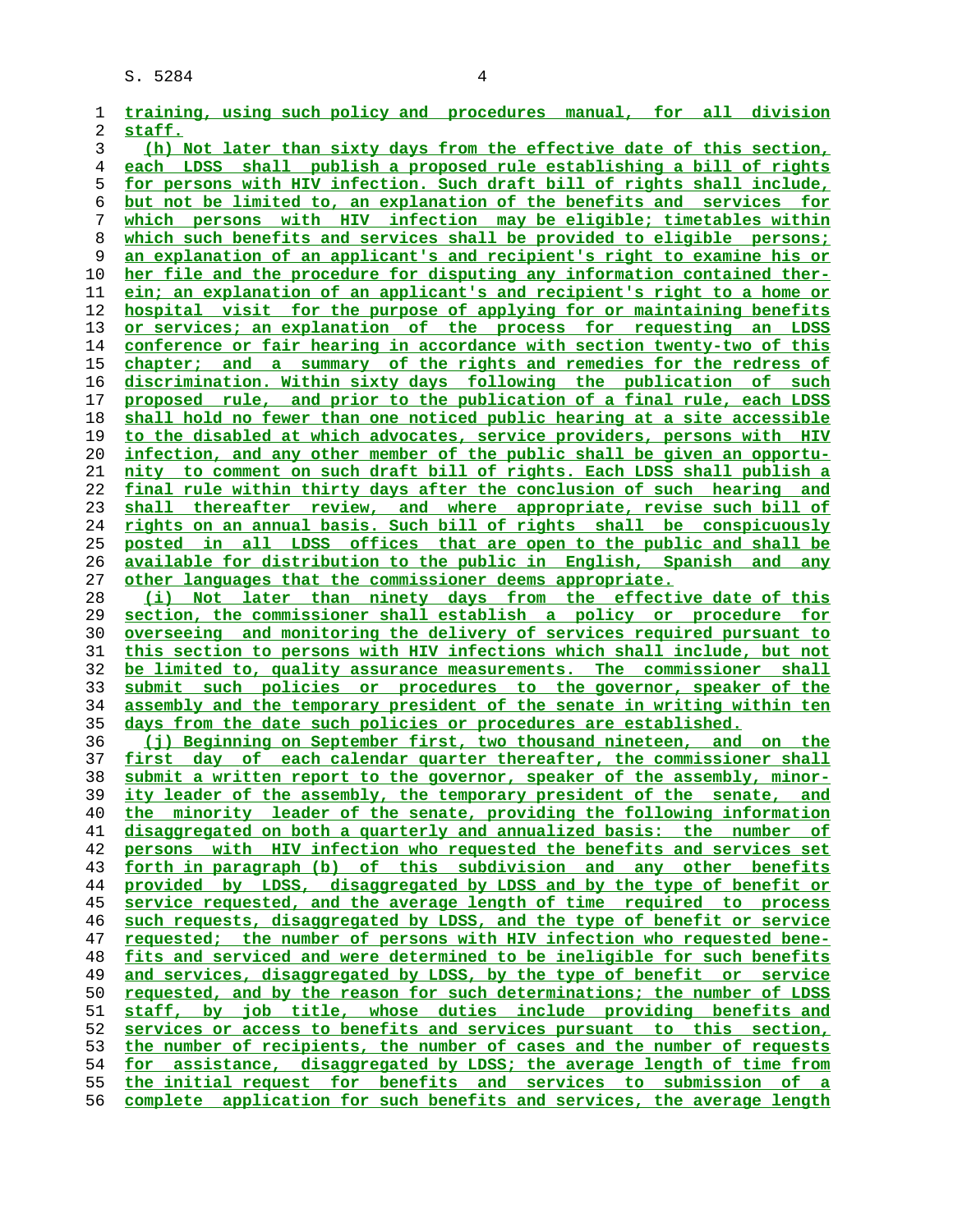S. 5284 5

**of time from submission of such complete application to grant or denial of the benefits and services requested, and the average length of time from the grant of such benefits and services to the provision of such benefits and services, disaggregated by LDSS and by the type of benefit or service requested; the average length of time from the initial request for an exception to policy to approve enhanced rental assistance to the approval or disapproval of such exception and the average length of time from the approval of such exception to the issuance of such enhanced rental assistance, disaggregated by LDSS; the number of requests for emergency housing assistance, the number of persons referred to emergency housing assistance, the average length of stay in emergency assistance, and the number of persons referred to permanent housing; the number of persons requesting supportive housing placements, the number of persons referred to such supportive housing and the aver- age length of time from request to placement; the number of cases closed, disaggregated by LDSS and by the reasons for such closure, the number of such closed cases that were re-opened and the average length of time required to re-open such closed cases; the number of administra- tive fair hearings requested, the number of fair hearing decisions in favor of applicants and recipients and the average length of time for compliance with such a fair hearing decision; and the number of**

**proceedings initiated pursuant to article seventy-eight of the civil practice law and rules challenging fair hearing decisions, and the number of article seventy-eight decisions rendered in favor of appli- cants or recipients. For the purposes of this subdivision, "field office" shall mean any office of the department at which persons with HIV infection may access benefits and services.**

**(k) There shall be an advisory board to advise the commissioner on the provision of benefits and services and access to benefits and services to persons with HIV infection as required by this section. This advisory board shall consist of eleven members to be appointed for two year terms as follows: two members shall be appointed by the speaker of the assem- bly, two member shall be appointed by the temporary president of the senate, one member shall be appointed by the minority leader of the assembly, one member shall be appointed by the minority leader of the senate and the remaining five members shall be appointed by the gover- nor. At least one of the appointments made by the speaker of the assem- bly and the temporary president of the senate, and at least three of the appointments made by the governor shall be eligible for benefits and services pursuant to this section. The advisory board shall meet at least quarterly and members shall serve without compensation. Such advi- sory board may formulate and recommend to the commissioner a policy or procedure for overseeing and monitoring the delivery of services to persons with HIV infection which may include quality assurance measure- ments. Such advisory board shall submit such recommended policy or procedure to the speaker of the assembly and the temporary president of the senate upon submission to the commissioner.**

 48 § 2. Subdivision 14 of section 131-a of the social services law, as amended by section 1 of part ZZ of chapter 59 of the laws of 2018, is 50 amended to read as follows:

 51 14. In determining the need for aid provided pursuant to public 52 assistance programs, each person living with medically diagnosed HIV 53 infection [**as defined by the AIDS institute of the department of health in social services districts with a population over five million who is receiving services through such district's administrative unit providing HIV/AIDS services, public assistance and earned and/or unearned income,**]